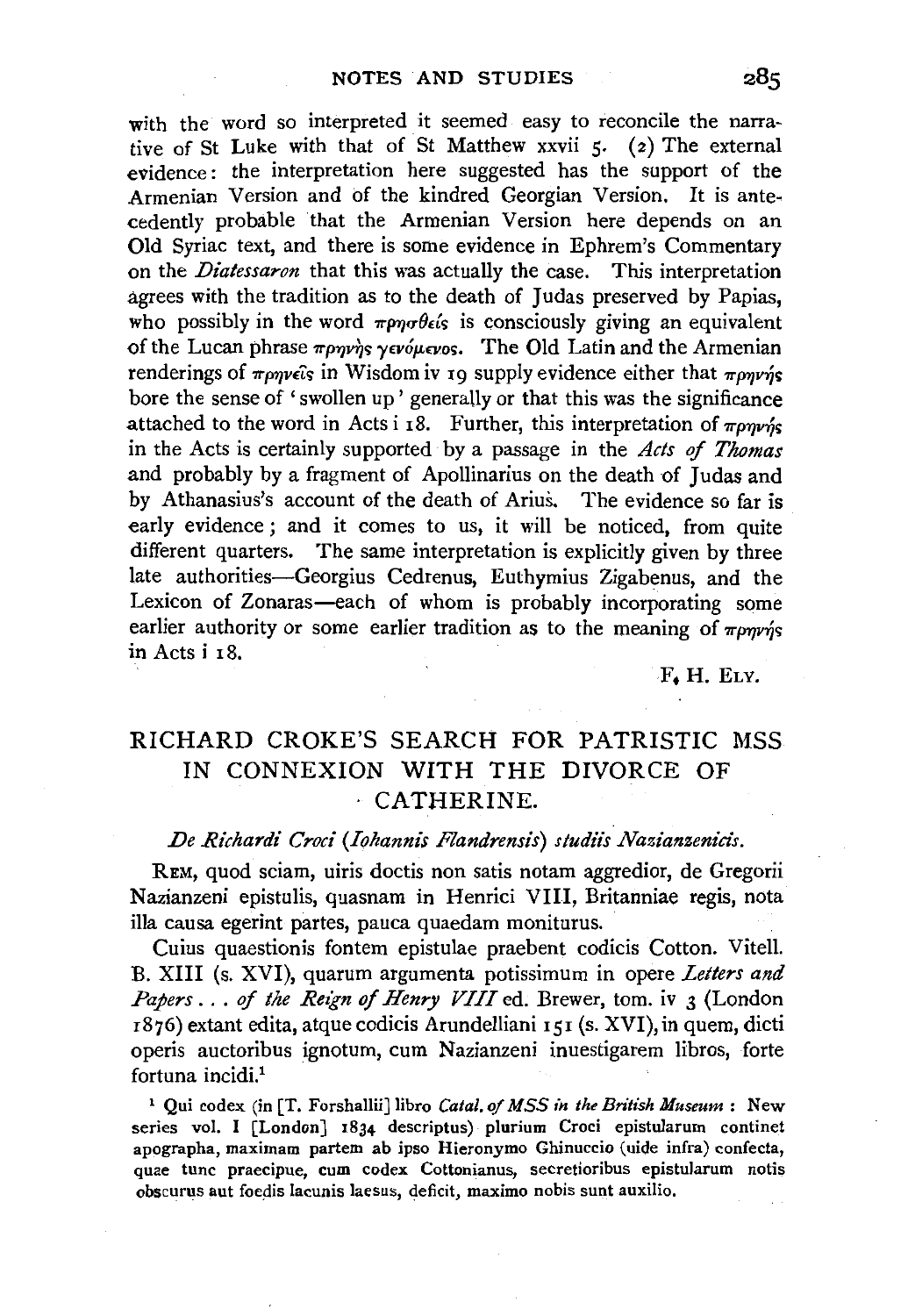Cum omnia Wolseii ipsius 'eiusque regis' frigerent consilia, neque · quidquam Clementem VIII, Pontificem Maximum, inducere posset, ut regi Catharinam, quam, fratris morte uiduatam, uxorem duxit, matrimonio exigere permitteret, Cranmerus, ut uidetur,<sup>1</sup> auctor exstitit, ut proprio Marte ac nomine uirorum doctorum, si qui regi fauerent, colligerentur sententiae et praecipue SS. Patrum excuterentur opera ad grauem illam controuersiam disceptandam, utrum Deuteronomii<sup>2</sup> in hac causa adhibenda esset lex, an potius Leuitici,<sup>3</sup> qui fratris [mortui] uxorem in matrimonium ducere prohiberet. Nam ea quae iam prius a W olseio collecta erant sententiarum 'magna uolumina ' ad Pontificis Maximi tantum iura pertinebant interpretanda.' Rex, quem propria 'conscientia' ne somnum quidem capere sinebat,<sup>5</sup> grato animo hoc consilium est amplexus, utpote homo eruditus,<sup>6</sup> quin etiam ipse theologici cuiusdam opusculi<sup>7</sup> auctor.

Itaque anno 1529 missus est hoc consilio in Italiam Richardus Crocus (Croke),<sup>8</sup> uir Graece et Latine eximie doctus, qui cum Lutetiae Parisiorum antiquarum litterarum studiis in scholis Gulielmi Budaei et Hieronymi Aleandri<sup>9</sup> operam dedisset, in Academia Lipsiensi (a. 1514 et 1515-1517) et Cantabrigiensi (inde ab a. 1517) Graecae linguae exstitit sospitator,<sup>10</sup> tunc autem Richmondiae Ducis erat informa-

1 J. A. Fronde *History of England from the Fall of Wolsey* i, London 1875, pp. 267-269; H. A. L. Fisher *The Political History of England,* London, New

<sup>2</sup> Vet. Test. Gr., ed. Jager, Paris, Didot, 1839, p. 296: 'Εαν δε κατοικῶσιν ἀδελφοί  $i$ πι το αυτό, και αποθάνη είς εξ αυτών, σπέρμα δε μη η αυτώ, ουκ έσται ή γυνη του Tεθνηκότος έξω ανδρί μη έγγίζοντι· δ άδελφος του ανδρος αυτής είσελεύσεται προς αυτήν, καί λήψεται αύτήν έαυτώ γυναΐκα καί συνοικήσει αύτη.

3 Vet. Test. Gr. l.l. p. 177 (18, 16): 'Ασχημοσύνην γυναικός άδελφού σου ούκ άποκαλύψεις· άσχημοσύνη άδελφού σου έστίν.

 $*$  Brewer I.I. Introd. pp. 258, 267.

<sup>5</sup> Brewer l.l. *Ep.* 3140, 3643, 3644, 6111 ; cf. Introd. pp. 222-223.

• Cf. ex. gr. Brewer 1.1. *Ep.* 326r, 61II. 7 *Libel/us regius (Asserlio septem Sacramentorum) aduersus Martinum Lutherum haeresiarr:ham. Epistola regia* ad *il/ustrissimos Saxoniae duces pia admonitoria.* 

(Apud Londinium 1521.)<br><sup>8</sup> Fisher 1.1. ; Burnet *The History of the Reformation of the Church of England*, <br>iii, Oxford 1865, p. 152.

<sup>9</sup> Qui uir doctus postea Bibliothecae Vaticanae praefectus (cf. infra), deinde episcopus (v. Brewer *Ep.* 6159) atque etiam cardinalis est factus; v. A. Mai *Spicil. Rom.* ii (1839) pp. 231-233; G. Przychocki Watykańskie rękopisy listów św. *Grsegorza s Nazyanzu (De Gregoni" Naziameni epistularum codicibus Vaticanis),* 'Eos' xvi (1910) p. 101 adn.

10 Specimen Jitteraturae Lipsicae, seculo xvi, in quo de Richardo Croco Britanno, Graecarum litterarum in Academia Lipsica instauratore, exponitur ... praemissum a lohanne Gottlob Boehmio, Lipsiae 1761, pp. iv-xvi; Hager ap. *Proceedings of the Cambnage Philological Society* i-xxx, London 1893, October term, 1882, November 2, pp. 33-35. Richardi Croci opera nota sunt haec: *Ausonil editio,* 1515; *Theodori*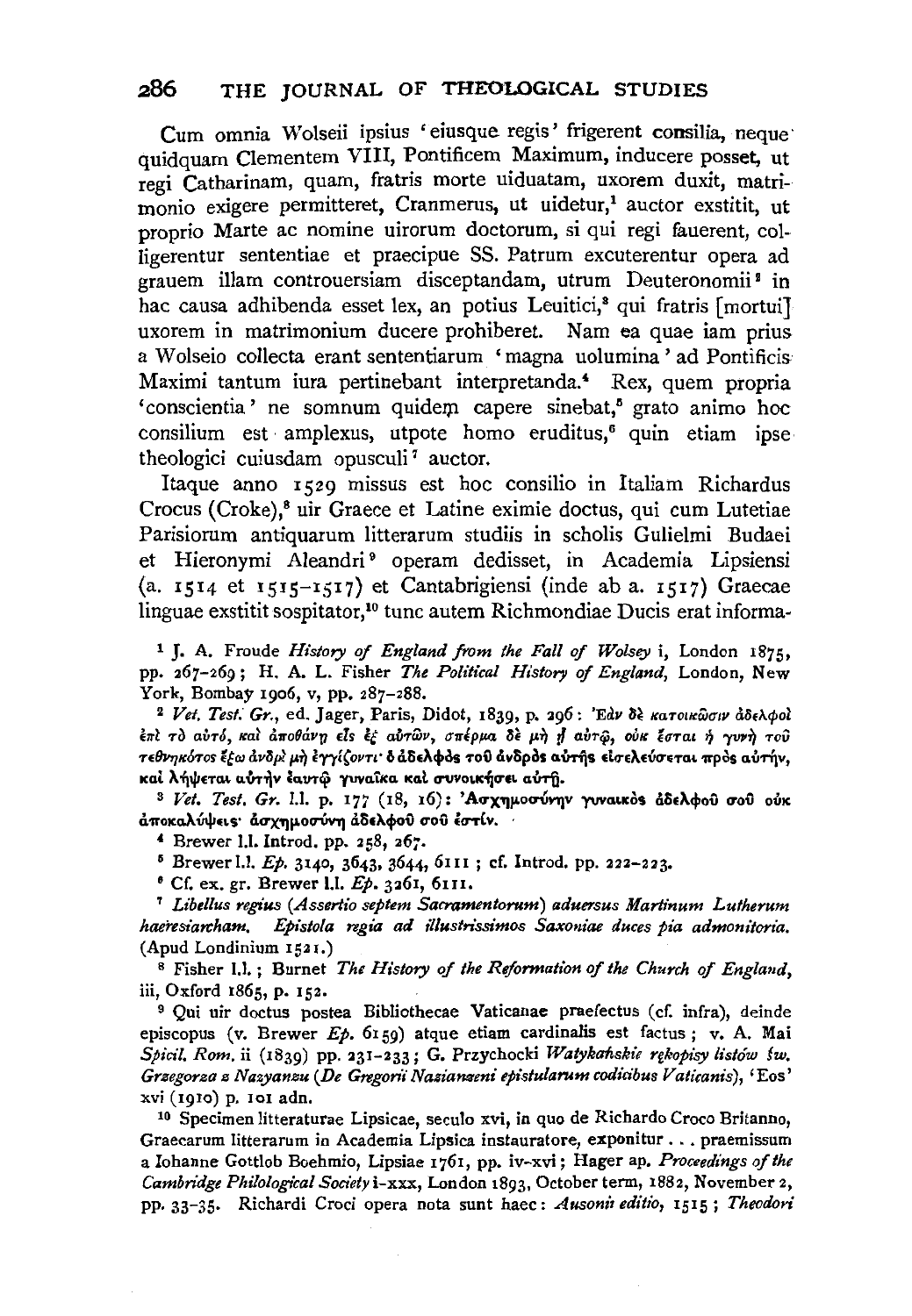tor et magister.<sup>1</sup> Iter Italicum ingrediens, praeceptis est instructus Iohan. Stokesleii. episcopi Londinensis, qui cum ei auctores proponeret examinandos, *Nazianzeni* praecipue iussit quaerere<sup>2</sup> et perscrutari  $e$ *pistulas*, nam caeca quadam ductus recordatione earum aliquam *regis causae admodum aptam etcommodam esse credebat.8* Quo munere affectus Crocus, qui iam die 19 Decembris Bononiae erat et primum Patauinas et Veneticas bibliothecas inspicere, dein autem Romam proficisci in animo habebat,' omne fere tempus Venetiis in libris euoluendis consumpsit. Quae non tam iucunda ei euenit prouincia, nam non solum omnium bibliothecarum ac praecipue Marcianae 5 difficillimos aditus, sed etiam complurium hominum, qui Pontificis Maximi partibus fauerent, adeo infestos inuenit animos, ut, ne regis cognosceretur minister, Iohannis Flandrensis nomen sibi imponere debuerit.<sup>6</sup> Accedebat, quod etiam cum Iohannis Casalis, oratoris regii,7 decertandum ei erat invidia ac simultate.8 Hie enim, ut Croco inueniendae epistulae laudem praeriperet, nihil sibi praetereundum duxit, quo eum ad rem perficiendam impediret; ueluti, si Croco fides, adulterinum ei obtulit Marcianae bibliothecae catalogum, in quo Gregorianos codices de industria omisisset.9 Attamen patricii cuiusdam Veneti, Georgii Francisci (quem summis extollit laudibus atque saepius regiae commendat liberalitati), eiusque nepotis uiri docti Domitii Treuisani opera, Crocus non solum uerum Marcianae bibliothecae impetrauit indicem, e quo duos Gregorianarum epistularum codices in hac bibliotheca exstare comperit, 10 sed mox etiam ipsius bibliothecae adeundae copiam est adeptus. Nam licet etiam die 6 Ianuarii conqueratur 'de bibliotheca publica Veneta nihil possum impetrare, nee scio quorum medio ducem et senatum

*[Gazaet]libn' IV editio,* Lipsiae 1516; M. R. Croci Londoniensis *Tabulae, Graecas litteras compendia discere cupientibus sane quam utiles ..* • , Lipsiae 1516; *Orationes Rich. Croci duae, altera a cura, qua util#atem laudemque Graecae linguae tractat, altera a tempore, qua hortatus est Cantabrigienses, ne desertores essent dusdem* 1520. 1 Brewer *Ep.* 4562.

<sup>2</sup>Nondum enim omnes erant editae, cum editio princeps, anna 1528 confecta (Basilii Magni et Gregorii Nazianzeni Theologorum Epistulae Graecae, numquam antea editae. Opus plane sanctum et theologicum. Haganoae per Ioh. Sec[erium]), 57 tantum Gregorianas contineret epistulas. Tunc tamen, ne haec quidem editio uiris doctis, de quibus agitur, nota fuisse uidetur, nam Aldinam tantum commemorant Graecarum epistularum editionem. *(Epistolae diversae philosophorum,*  etc. . . . Venetiis apud Aldum . . . MID. V. Brewer  $Ep$ . 6178 et Aldinae editionis praefationem. Cf. praeterea Brewer  $Ep$ . 6192.)

<sup>3</sup> Brewer *Ep.* 6105, 6149, 6165, 6192, 6205, 6229, 6251.

' Brewer *Ep.* 6161.

 $5$  Brewer *Ep.* 6140.  $6$  Brewer *Ep.* 6168. <sup>7</sup> Burnet 1.1. pp. 152-153. <sup>8</sup> Casalis peruersitatem passim conqueritur Crocus, sed uideas praecipue apud Brewerum *Epp.* 6229, 6235, 6236. 9 Brewer *Ep.* 6174, 6236.

10 Brewer *Ep.* 6165,6168, 6173, 6192, 6197, 6229, 6235, 6280.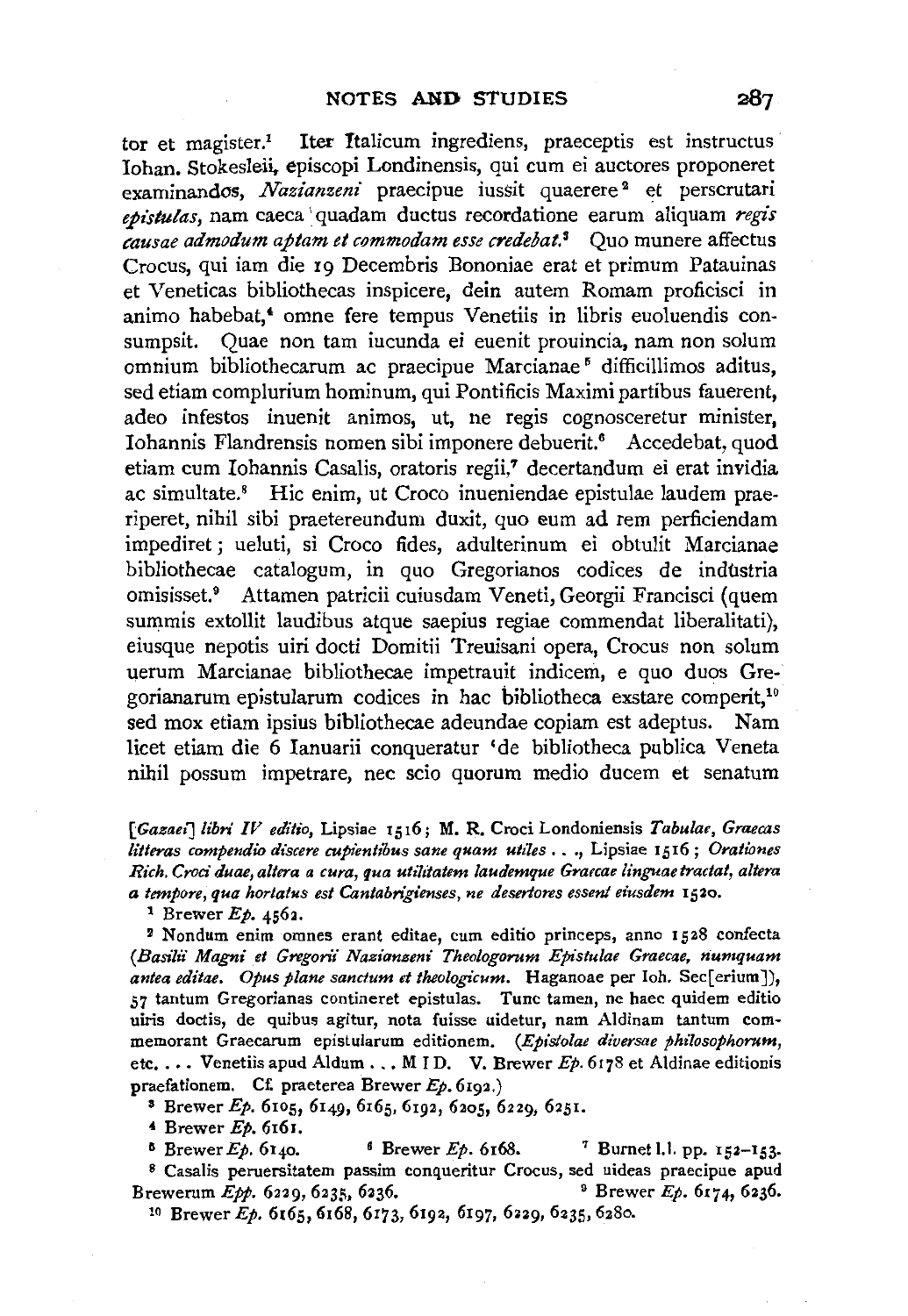Venetum ea de re sollicitarem',<sup>1</sup> iam die 28 eiusdem mensis haec scribit:

' Hodie fuimus apud Sanctum Marcum et in ipsa bibliotheca *capsas nonnullas* et in eis *graccorum plenam quandam invenimus,* in qua multa erant graeca egregia opera tum oratorum, tum vero Philonis et Chriso. stomi et Dionysii. Invenimus etiam librum epistolarum graecarum maximum volumen, sed auctoris nomen extritum, cum indagaremus (?) eum, reddidit nos dubios utrum Basilii an Nazianzeni; fuisse Basilii, nam erant ad monachos aliquot epistolae.'<sup>2</sup>

Quid, si non ita multo post, etiam ut domum libros examinandos acciperet, impetravit?

'Heri [die 3 Febr. ], opera patris Francisci domi permittebantur Canones conciliorum cum commentis in Graeco ... postremo *Nazianzeni epistolarum volumina,* sed pulchrum illud cum Basilii epistolis, de quo antea scripsi [Brewer  $E_p$ . 6173], heri non erat in capsa, ubi id reliqueram. Policiti sunt procuratores, habiturum me ubi istos restituero.'<sup>3</sup>

Sed Crocus ne ceteras quidem, quae hoc tempore Venetiis extabant, praetermisit bibliothecas : etenim priusquam ipsam Marcianam inspexit, iam eiusdem Francisci Georgii auxilio SS. lohannis et Pauli peruestigauit bibliothecam,<sup>4</sup> de qua die 6 Ian. haec scripsit: 'Inueni etiam in Bibliotheca Iohannis et Pauli Nazianzenum sed non epistolas, inueni etiam Basilii epistolas.'<sup>5</sup> Attamen postea, ut ex alia quadam epistula, die 2 Martii scripta,<sup>6</sup> elucet, 'antiquissimum Gregorii Nazianzeni epistularum ' hie inuenit ' codicem '. Cuius bibliothecae libri anno 1789 in Marcianam sunt delati,<sup>7</sup> sed in Castellanii catalogo, qui libros m. s. post annum  $r_7$ 40 illatos recenset,<sup>8</sup> nullus nunc SS. Iohannis et Pauli commemoratur codex, qui Gregorii Nazianzeni contineat epistulas. At etiam a. r 7 40 Dominicus M. Berardelli huius bibliothecae codicem quendam n. LXI signatum, chartaceum, s. circa xIII, his uerbis

<sup>1</sup> Brewer  $Ep. 6140 = cod.$  Arund. 151 fol.  $144^{a}-145^{a}$ . Cf. Brewer  $Ep. 6168$ .

<sup>~</sup>Haec ex optime seruato codicis Arundelliani (fol. 164-165) apographa attuli, cum in codice Cottoniano et ipsa Croci epistula (Brewer Ep. 6156) et eius apographum, notis secretis conscriptum (Brewer  $Ep.$  6173), permultas exhiberent lacunas. Cf. Brewer  $Ep.$  6165.<br><sup>3</sup> Quae ex ipso codice Cottoniano (fol. 32<sup>b</sup>) deprompsi, nam apud Brewerum (*Ep.* 

6197) argumentum solum exstat anglice conscriptum. Cf. Brewer  $Ep.$  6165, 6192, 6238.<br>4 Brewer Ep. 6192, 6229. De hac quoque bibliotheca libros domi legendos

accepit. V. Brewer Ep. 6149.<br><sup>5</sup> Brewer Ep. 6140, cf. supra adn. 1. **6**Brewer Ep. 6250.<br><sup>7</sup> T. Valentinelli *Bibliotheca Manuscripta ad S. Marci Venetiarum.* Cod. MS

Latini I Venetiis 1868, c. xiii pp. 96, 98 sq. 8 C. Castellani *Catalogus Codicum Graecorum, qui in bibliothecam D. Marci* 

Venetiarum inde ab anno MDCCXL ad haec usque tempora inlati sunt, Venetiis 1895.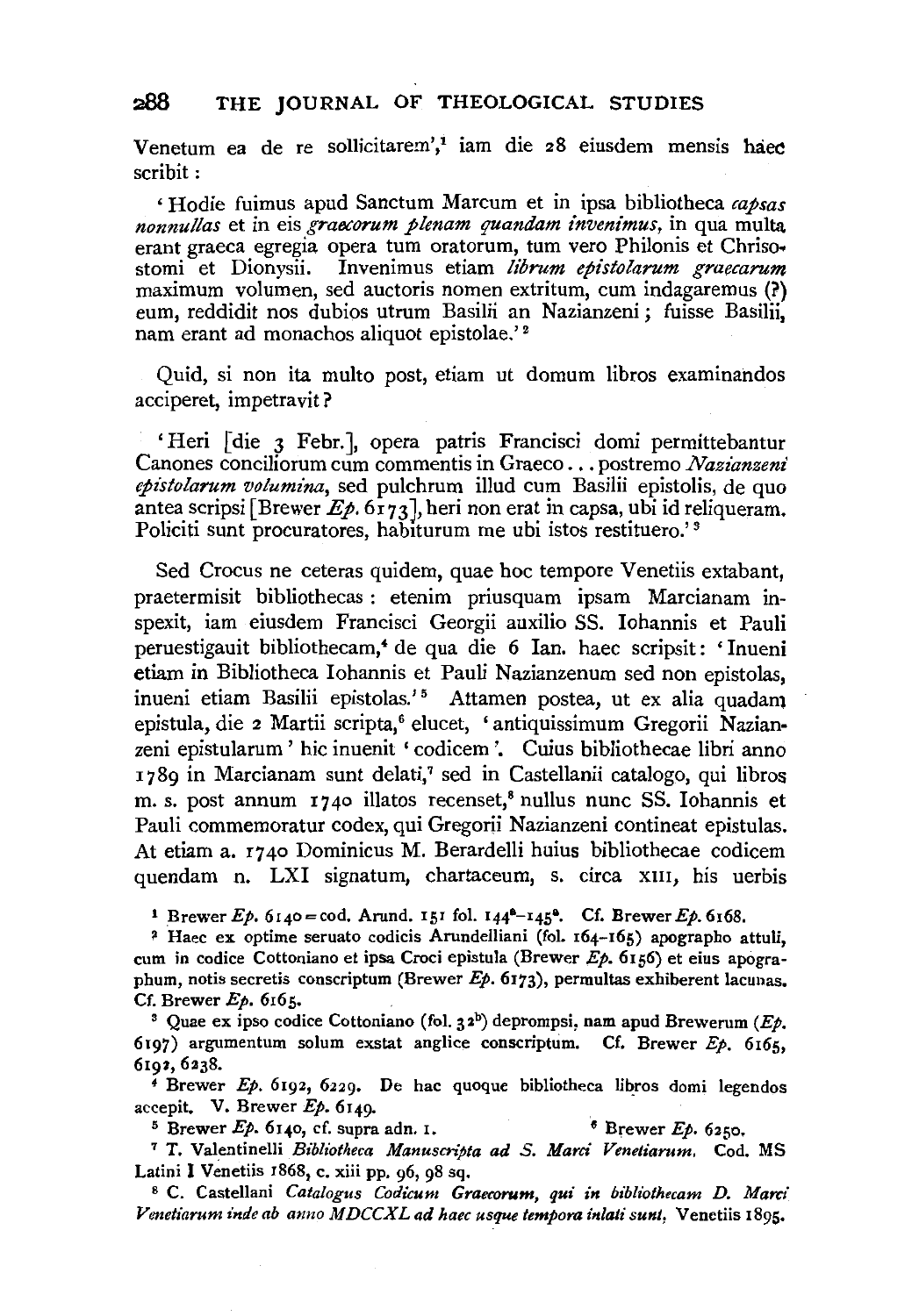describit: 'Nazianzeni (S. Gregorii) Epistolae 147, Galeni de diebus criticis,  $\pi \epsilon \rho \hat{i}$  *Kpw* $(\mu \omega \nu')^1$ ; quem librum, ut ipse Berardellius adnotat, etiam *Montefalconius* (a. 1702) in Diario Italico (p. 47) commemorauit: 'Codex xn saeculi. Epistolae Gregorii Nazianzeni et quaedam Basilii.' (Cf. *Bibl. Bibl.* i 478.) Ad eundem fortasse librum, cum inter omnes constet illius aetatis in codicibus describendis indiligentia, ea pertinent, quae apud Tomasinium (a. 1650)<sup>2</sup> de quodam eiusdem bibliothecae codice Graeco prolata inuenies : 'Theodori περί έκονσίου και ακονσίου ... Georgii Gemistii de uirtute ... Basilii et aliorum epistulae, Galenus de diebus criticis.' Ex iis autem, quae hie de Theodori [Gazaei] et Georgii Gemistii [Plethonis] operibus sunt dicta, non sine aliqua probabilitate conici potest hunc esse ilium librum m. s. quem, ipsius Croci aetate (s. xv1) exaratum, commemorat codex Vaticanus gr. 2240 (Column. 79), ubi ad f. 56<sup>a</sup> haec leguntur: εκλογή βιβλίων των παρ' ενέταις εν τώ ιερώ *l*ωαν και πώλου των άγίων ... Θεοδώρου του γαζή συγγράμματα μετά *των γεωργίου του πλήθωνος.*<sup>3</sup> Etiam S. Antonii bibliothecam eodem Francisco Gregorio intercedente Crocus inspexit 4 ; quae bibliotheca a *Grimaniorum* familia condita erat (Tomasini 1. 1. p. 1) ad eamque sine dubio referenda sunt, quae in Croci epistula, die 4 Febr. ad Ghinuccium episcopum Wigornensem 5 scripta, leguntur : 'lam audio non a protonotario solo, sed etiam a pluribus aliis fide dignis, habere Cardinalem Grimanum et *epistolas Nazianzeni omnes* et Basilii et concilia omnia graeca cum epistolis et decretis et canonibus hic Venetiis.'<sup>6</sup> Codicum tamen, qui in hac bibliotheca asseruabantur obscura prorsus sunt fata, nama. 1687 Bibliotheca tristi incendio est consumpta, neque ullum librum seruatum esse Castellanius contendit (1.1. p. 44 adn.). At tamen *Leo .Dorez,* ignotis quibusdam documentis innisus, sane probabilem protulit opinionem plures huius bibliothecae codices aut ipso incendii tempore aut iam prius surreptos esse eoque modo in alias bibliothecas atque in ipsam Marcianam peruenisse.7 Quibus liceat mihi adicere aliud quoddam, a *Morellio* adhibitum testimonium, e quo, ut opinor, eluceat partem saltern eorum librorum in Marcianam bibliothecam re uera transisse: 'Poco dopo [intellege past annum 1589]

<sup>2</sup> I. Ph. Tomasini *Bibliothecae Venetae manuscriptae* ... Utini 1650, 'Bibliotheca SS. Ioannis et Pauli' pp. 22-23.

• Heiberg *Philo/.* 55 (1896) p. 746 sq.

 $4$  Brewer  $Ep. 6174$ .

5 Qui erat regius orator Romae, atque omnium Henrici VIII ministrorum quodammodo magister ac princeps, ut ex his omnibus epistulis elucet.

 $6$  Brewer  $Ep.$  6197, cf. supra p. 288 adn. 3.

<sup>7</sup>*Revue Critique* 30 (1896) p. 91-92.

VOL. XIII U

289

<sup>1</sup> Dominicus Maria Berardelli, ' Codicum omnium Graecorum ••. qui manuscripti in bibliotheca S. Iohannis et Pauli ... asservantur, catalogus' ap. *Nuova Raccolta*  d' *opuscoli sct'entijici efilologict'* t: xx (1740) fol. K. 5·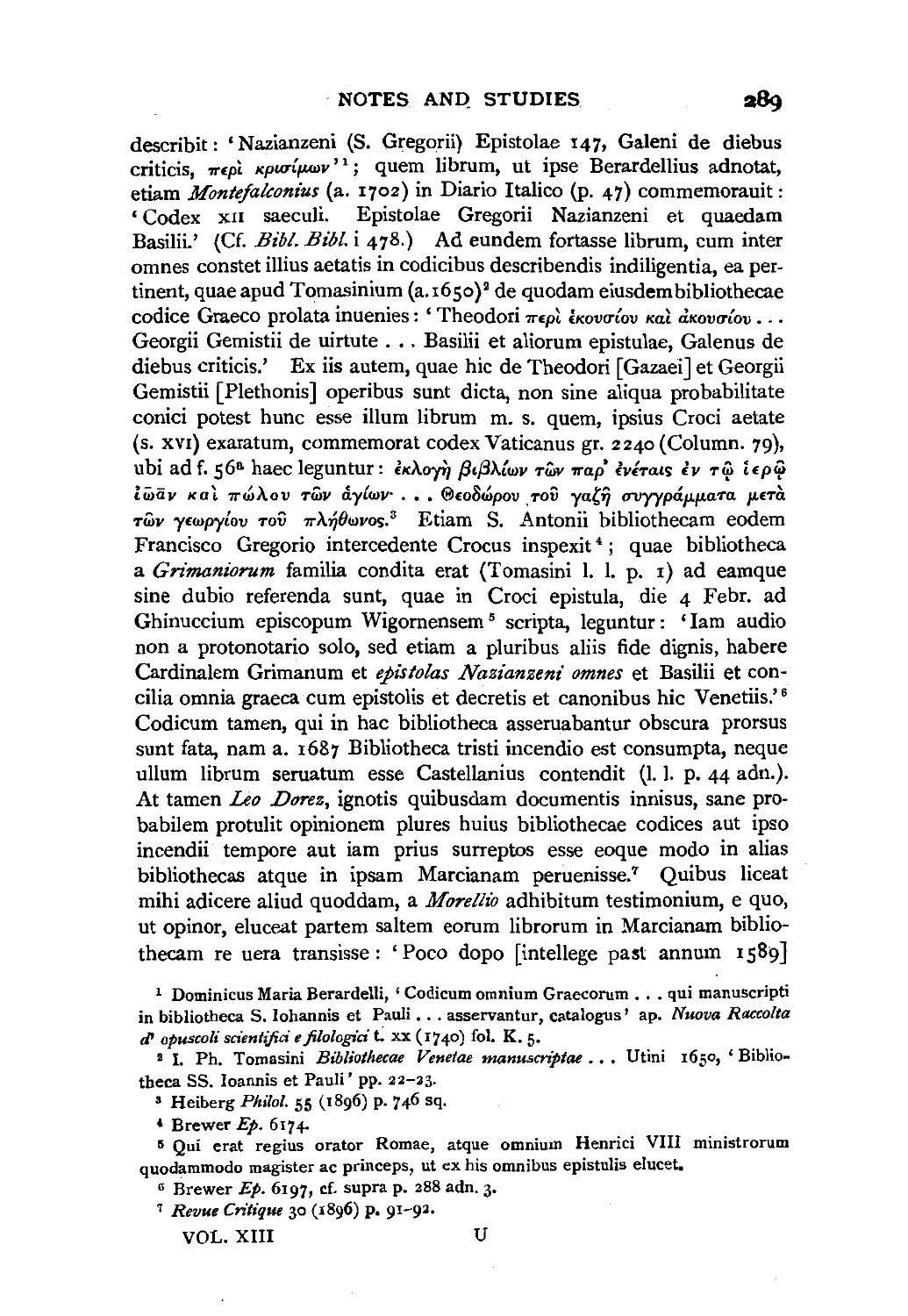secondo un Decreto del Senato 1636. 24 Nov. *lasdo Libri alia Republica*  anche il Patriarca d'Aquileja Giovanni Grimani, da cui ebbe il Publico Museo gran parte d' Anticaglie : ma più chiara notizia non ritrovo, che dia conferma a questo fatto.'<sup>1</sup> Qua re efficitur, ut etiam huius bibliothecae libros, etsi a Castellanio (1. 1.) non designatos, in Marciana liceat quaerere. De illis autem codicibus, quos, ut suspicor, Crocus, Gregorianas quaerens epistulas, legisse potuerit, tres praecipue apud Tomasinium  $(l, l)$  uideas :-

|       |       |  | 'p. 16 Pluteus XVII Epistulae Graecae Patrum f.m. |
|-------|-------|--|---------------------------------------------------|
|       | p. 17 |  | XXI Gregorius Nazianzenus 4 m.                    |
| р. 18 |       |  | XXIII Epistulae Anonymi 4 ch.' <sup>2</sup>       |

Patauinam denique Crocus inspexit S. Iustinae bibliothecam, in qua tamen Nazianzeni orationes solas inuenit, non epistulas.'

lam uideamus quae Crocus his omnibus bibliothecis et codicibus excussis eruerit et quatenus munus sibi delatum praestiterit : Gregorianam quidem epistulam, quam ita comparatam habere uoluit Stokesleius ut regis causam adiuuaret, etsi tantos subiit labores, non inuenit ; et profecto inuenire non poterat bane solam ob causam, quod eiusmodi epistula Gregoriana omnino nulla est. Quid, si in eius epistulis, ad aliquod matrimonium pertinentibus *(Epp.* 144, 145, 193, 230, 231, 232), nonnulla extant eis, quae Stokesleius moliebatur, prorsus contraria, ueluti in *Ep.* 144, ubi expressis uerbis haec dicuntur : 'Eywo  $\delta \epsilon$   $\eta \delta \omega \tau a$  $\frac{\partial u}{\partial y}$ γνώμην έδωκα *•* • *· · επι τώ μη κυρ*ώσαι το αποστάσιον, δ τοίς ημετέ- $\rho$ οις άπαρέσκει πάντως νόμοις, κάν οί Ρωμαίων έτέρως κρίνωσι (Migne *P. Gr.* 37, col. 245, 248)? Itaque non mirabimur, quod apud regios ministros orta sit suspicio, huic quaestioni fortasse errorem quendam Stokesleii<sup>4</sup> subesse, praesertim cum I. Casalis eiusmodi epistulam se non inter Gregorianas, sed inter Basilianas legisse praedicaret.<sup>5</sup> Nunc igitur Crocus omne studium ad Basilianas epistulas examinandas conuertit et breui epistulam illam, in qua totius causae cardo uertebatur, *Basilii epistulam* 199 (Migne, 1. I. 32, col. 724 A}, re uera inuenit. Haec enim legas, quae ex Croci epistula, die 18 Febr. (?) ad regem missa excerpsi :--

' Basilius ille Neocaesariensis, Invictissime et potentissime princeps, qui ob exi[ miam religi]onem et pietatem et magnus et sanctus non immerito dictus est, in libro ad Amphilochium episcopum ita graece

1 I. Morelli *Della Pubblt'ca Libreria di S. Marco in Venezia Dissertazione storica,* 

<sup>2</sup> V. praeterea de hac bibliotheca: Blume *It. Ital.* p. 225.<br><sup>3</sup> Brewer *Ep.* 6149; 6168 (p. 2756), cf. I. Ph. Tomasini *Bibl. Patavinae MSS*, Utini 1639, pp. 44, xi-xii.

<sup>4</sup>Brewer *Ep.* 6170, cf. *Ep.* 6159. 5 Brewer *Ep.* 6194, 6174.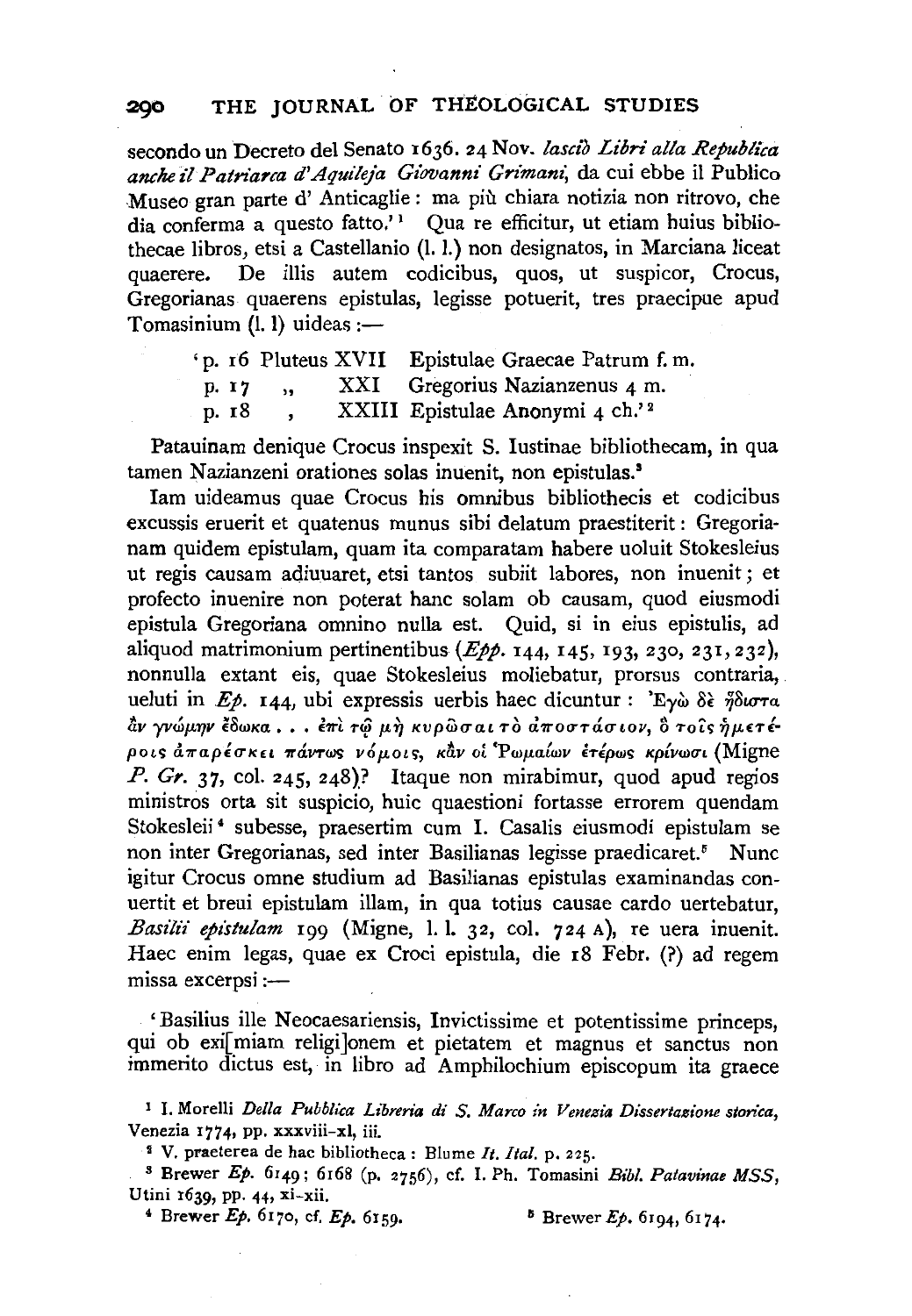scriptum reliquit : περί των δύο άδελφων, ή άδελφοΐς δύο γαμουμένω[ν]  $\frac{1}{2}$  *έπιστολίδιον ήμιν εκπεφώνητ* | aι <sup>1</sup>, ού τὸ ἀντίγραφον [επεστεί ]λαμεν σου τῆ  $\epsilon$ ύλαβεία· ο δε άδελφου ιδίου γυνα**ίκα λαβών ού πρότερον** [δεχθή]-*U£Tat, 1rplv* &.1rouT~vat *aflT-ijs.* Hoc est: "de iii;, qui duas sorores duxere, aut [duobus] fratribus nupsere epistolula a nobis edita est, cuius adversarias misi ad pietatem tuam. Ceterum qui proprii fratris uxorem duxerit, non prius admittatur in fidelium communionem, quam ab ea fuerit separatus." Ex quibus verbis non temere divino  $(x\hat{i})$  hanc esse illam, quam nos tantopere quaerimus et lapsum memoria Stoxleium *Nazianzeno ascripsisse, quod era[t] Basilii.* Eam igitur ad maiestatem tuam mittimus . . .'

Dein Franciscum Gregorium laudare pergit :-

' Hie solus . . . hie Antonianam bibliothecam mihi aperuit. Hie Antonianae et Marcianae indices veros, sine quibus ficticium ilium orat[ oris] tui numquam deprehendissemus, mihi tradidit describendos. Hic domino Dominico Tr[ evisano] nepoti suo, homini graece et latine exacte docto persuasit, ut sua fide et nomine primum quidem ex lohannis et Pauli deinde ex Sancti Marci Bibliotheca libros desumeret, quos domi meae perlegendos permitteret. *Et hi sunt illi* [ venerandae ?] antiquitatis *graeci libri, in quibus epistolam tam diu nobis quaesitam invemi mus* ].' 1

Quibus tamen Crocus minime sibi acquiescendum esse putauit et, ut quaestioni omnem adimeret scrupulum, iterum et saepius Gregorianas uersauit epistulas; tunc etiam unam et alteram, si quae omnino ad matrimonium referri poterat, ad Ghinuccium mittebat, ut ex eius litteris ad Stokesleium datis elucet $:=$ 

' Superioribus his diebus ad te misi epistulam Basilii, quam tu as[cripsisti] Nazianzeno. Evolvi autem Nazianzeni epistulas omnes, nec aliquam inveni, quae utcunque ad nostrum negotium vel suspicione posset trahi, praeter duas, quas quam vis hue videantur nihil pertinere, ut ne indiligentem in evolvendis libris putes, descriptas ad episcopum misi.' 2

Atque hue pertinet ex. c. Greg. Naz. *Ep.* 232, quam primo miserrime mutilatam, dein integram inuenit, ut ipse dicit : $-$ 

' Legimus epistulas Nazianzeni omnes et nihil in his, quos habemus, libris invenimus, sed in altero antiquissimo S. Iohannis et Pauli invenimus epistulam integram, cuius mancam partem misimus, scriptamque eam *ad Dioclem, non quod putabamus ad Amphilochium*.<sup>2</sup> Nec ulla in omnibus istis Nazianzeni praeter bane et alteram, quae ulla suspicione

<sup>1</sup> Cod. Cotton. fol. 47 (48)<sup>8</sup>. Apud Brewerum ( $E_p$ . 6229) argumentum solum inuenitur.

2 Cod. Cotton. fol. 58, Brewer Ep . *.6251.* 

s De Gregorii Nazianzeni epistula 232 agitur, cuius fragmentum in litteris die 22. Febr. ad Ghinuccium datis laudauit. V. Brewer  $Ep.$  6239.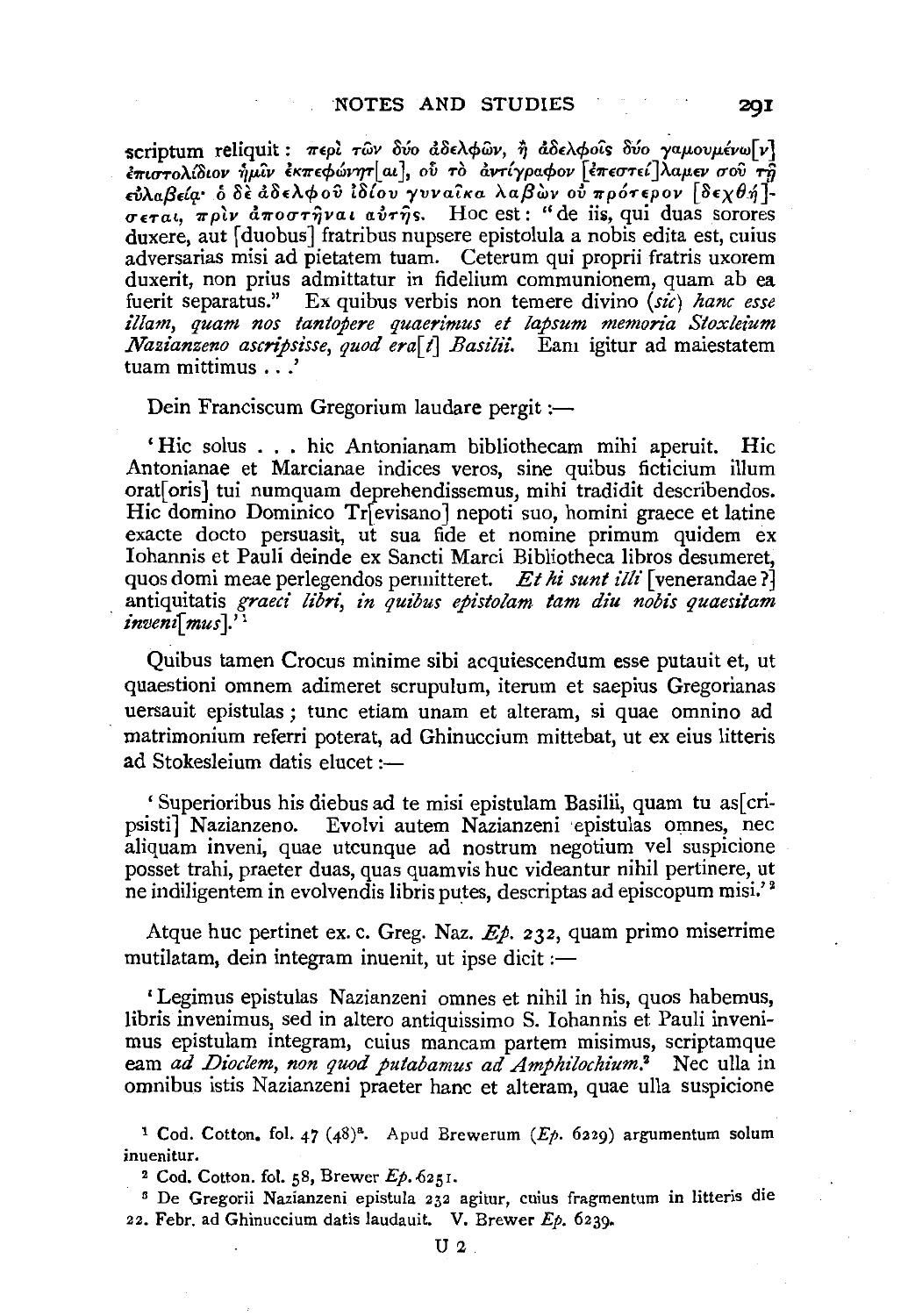ad nuptias trahi possent, et eas quamquam nihil ad rem facientes, ut ne tamen videamur fuisse indiligentes, mi[ttimus].'1

lam igitur ad certum erat redactum *Basilianam solam, quae kuc faceret, esse epistulam.* 

Alia nunc oritur quaestio nondum profligata, *utrum Crocus Romae reuera fuerit*, id quod principio in animo habebat (u. supra), necne.<sup>2</sup> Atque primum est, quod moneamus, omnino non uideri uerisimile, ut Crocus, Henrici VIII minister, Pontificis Maximi, qui omnia regis nouerat consilia,8 bibliothecam adire, nedum excutere potuerit, etiamsi Poenitentiarii illud officium adeptus fuisset.<sup>4</sup> Et profecto in nulla epistula Croci, Ghinuccii aut aliorum, qui huic causae operam dabant, testimonium aliquod inuenimus eiusmodi, ut eo innisi Crocum aliquando Romae fuisse ac bibliothecam Vaticanam inspexisse credamus ; quin contra his epistulis perlectis, pro explorato necesse est habeamus Crocum ipsum breui sibi persuasisse nullam in Vaticana bibliotheca spem poni debere. Quae Croci sententia luculentissime apparet ex Ghinuccii quadam epistula ad regem missa, quam in breuiorem formam redactam-cum etiam ad Vaticanae bibliothecae historiam non sine momento uideatur esse—ex codice Arundelliano <sup>5</sup> affero :—

' Scribit Crocus ex Venetiis valde longas litteras, datas 10. octavo Ianuarii<sup> $6$ </sup>; quod ad rem attinet in substantia est invenisse se Venetiis *Bibliotkecarium Papae* l Hieronymum Aleandrum] 7 ab eoque intellexisse *perdita Romae ultra quadringenta volumina graeca* 8 et *non esse ad praesens in Bibliotheca librum illum Nazianzeni, quem quaerimus, sed* iactare apud se totum esse Nazianzenum licet non ibi sed in Apulia; item dictum sibi fuisse a quodam Valeriano Burgomense [Bergamo] 9 uiro docto, esse apud episcopum Theatinum  $|Chieti|^{10}$  ibi existentem

<sup>1</sup> Cod. Cotton. fol.  $57 (58)^a$ . Quae a Brewero (*Ep.* 6250) perperam sunt intellecta.

2 Cf. *Encyclopaedia Britannica* 10 s.u. 'Croke Richard' et *Allgemeine Deutsche Biographie* iv, Leipzig 1876, pp. 602-604 (Horawitz).

s Brewer *Ep.* 6to8, p. 2757·

4 Cf. Brewer *Ep.* 6105. 5 In fol. 158"-16o• ea exstant, quae ad Crocum pertinent, Ghinuccii manu ut uidetur scripta, prius quam ea notis secretioribus condidit ; quae recensio lectu difficilis et multis lacunis foeda apud Brewerum (1.1. *Ep.* 6168) exstat.

6 Brewer Ep. 6149. 7 V. supra p. 286, cf. Brewer Ep. 6149, 6150. 8 Cf. Brewer *Ep.* 6149,6150. Quae ad famosam illam urbis Romae occupationem

(anni 1527) quae *sacco di Roma* dicta est, sine dubio sunt referenda. Attamen de '400 libris omissis' neque E. J. Vogel *Gesch. d. Vaticana seit d. Zeit Sixtus IV. his z.* J. *r6oo (Serapeum* vii, 1846), pp. 389 sq., neque E. Muntz *La Bibltotheque du*  Vatican au XVI<sup>e</sup> siècle (Petite Bibl. d'art et d'archéol. Paris 1886), ullam faciunt mentionem, Fr. Blume autem *(Iter. !tal.* pp. 271-272) Vaticanam Bibliothecam in hac calamitate exiguo aut omnino nullo damno affectam esse asseuerat.<br><sup>9</sup> Non ' Burgi ...' ut Brewer in suo codice se legisse putat; cf. *Ep*. 6193, 6149.

<sup>10</sup> I. Petrum Carafam dicit, qui postea Pontifex Maximus Paulus IV factus est, hoc autem tempore, post urbem captam, Venetiis erat. Cf. Brewer Ep. 6150, 6173.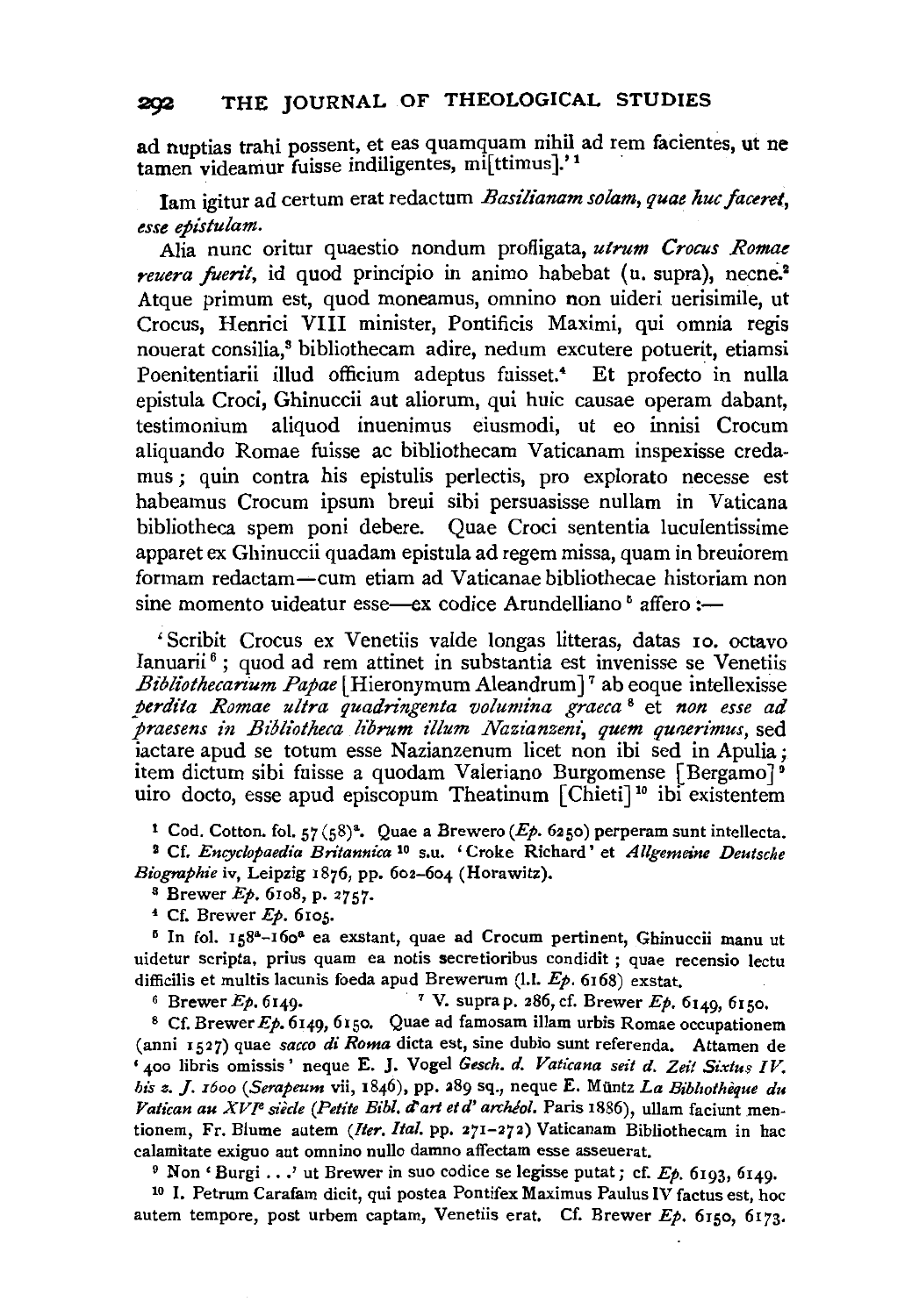non solum Nazianzenum, sed etiam Maximum Planudem et Criso-<br>stomum et rapsodias multorum commentariorum in utrumque Testamentum et fere omnes libros quos *dominus Stoksleyus ex mandato mai'estatis vestrae dixit sibi esse legendos* . - . petiit etiam a me consilium, utrum de beret ulterius ibi manere ... ego autem ad eum sc[rip ]si, quod mihi videbatur eum debere ibi manere, donec speraret posse caussae maiestatis vestrae prodesse, *nam Romae non vide fur esse tantas spes* [ *ut spera ]bamus* . . .'

Atque iam die 2 Febr. ipse Crocus haec scripsit :-

' ... lam certum est hie libros omnes illos esse, quos mihiRomae legendos praescripsit Stoxleius, et Nazianzeni epistulas illas, quas nos maxime cupimus ; et *Romae non esse* et hie esse a fide dignis ... accepimus.' 1

Cum denique ex posterioribus Croci epistulis aperte eluceat eum de Vaticana Bibliotheca, cuius custos Aleander regi esset inimicissimus, prorsus desperauisse,<sup>2</sup> atque idem Crocus in alia quadam epistula a rege petat, ut se Venetiis in Germaniam mittat,<sup>3</sup> procliuis est coniectura Crocum epistula illa Venetiis inuenta iam de Roma nihil curauisse et breui alio quodam munere esse affectum. Adde, quod non ita multo post ipsa regis causa iam peracta erat.

Ultima autem epistula, quam in hac causa ex ltalia misit Crocus (Brewer *Ep.* 6745), Venetiis est scripta et postea, anno demum 1532, eum deprehendimus, Oxoniensem professorem, regis libellum de suo diuortio conscriptum <sup>4</sup> summis efferentem laudibus.<sup>6</sup>

At ex bibliotheca Vaticana est depromptum opusculum quoddam Graecum, quod in cod. Arundelliano 151 asseruatur (fol. 187<sup>8</sup>, 188<sup>b</sup>) atque his lemmatibus est instructum : ' Ex puplica bibliotheca ponteficis ex libro, qui inscribitur Collecta B. Gregorii Nazianzeni in fine tertii banchi supra.' Et paulo infra : 'Epistula inventa in libro Gregorii *Nazianzeni* in bibliotheca ponteficis in tertio banco.' Hue sine dubio pertinet Ghinuccii epistula, cuius argumentum in eodem codice Arundell. (fol. r83a, 184a) asseruatur: 'Excerpta ex litteris Domini Wigorniensis die vii Februarii Bononiae datis.' Cum epistula ipsa apud Brewerum

Eius libri autem in Vaticanam bibliothecam postea sunt delati. Cf. V. Gardthausen Sammlungen u. Cataloge griech. Hss., Leipzig 1903 [Byz. Archiv. 3], p. 44.

**<sup>1</sup>**Cod. Cotton. fol. 296, cf. Brewer Ep. 6192.

<sup>2</sup> Brewer Ep. 6280 (21 Mart.) p. 2823; 6354 (23 Apr.). Quod hic (p. 2853) apud Brewerum ' Alexander' pro ' Aleander ' legitur, merus error est.<br><sup>3</sup> Cod. Cotton. fol. 49<sup>6</sup> (50<sup>6</sup>) haec a Croco scripta habet : '... Si regi placet et

videtur mihi non posse melius facere, quam si amicos quidem parandos huic patri [Francisco Gregorio], libros graecos evolvendo[s) Dominica Trevisano eius nepoti [i]n regem propter litteras (!) optime fideliterque affecto (!), graece praeterea exacte docto, committeret et nos in Germaniam ad parandos illos amicos mitteret.

<sup>4</sup> *A glasse of the truthe* [London 1531].<br><sup>5</sup> Brewer 1.1. vol. v  $Ep$ . 1338, cf.  $Ep$ . 1320 et 1180.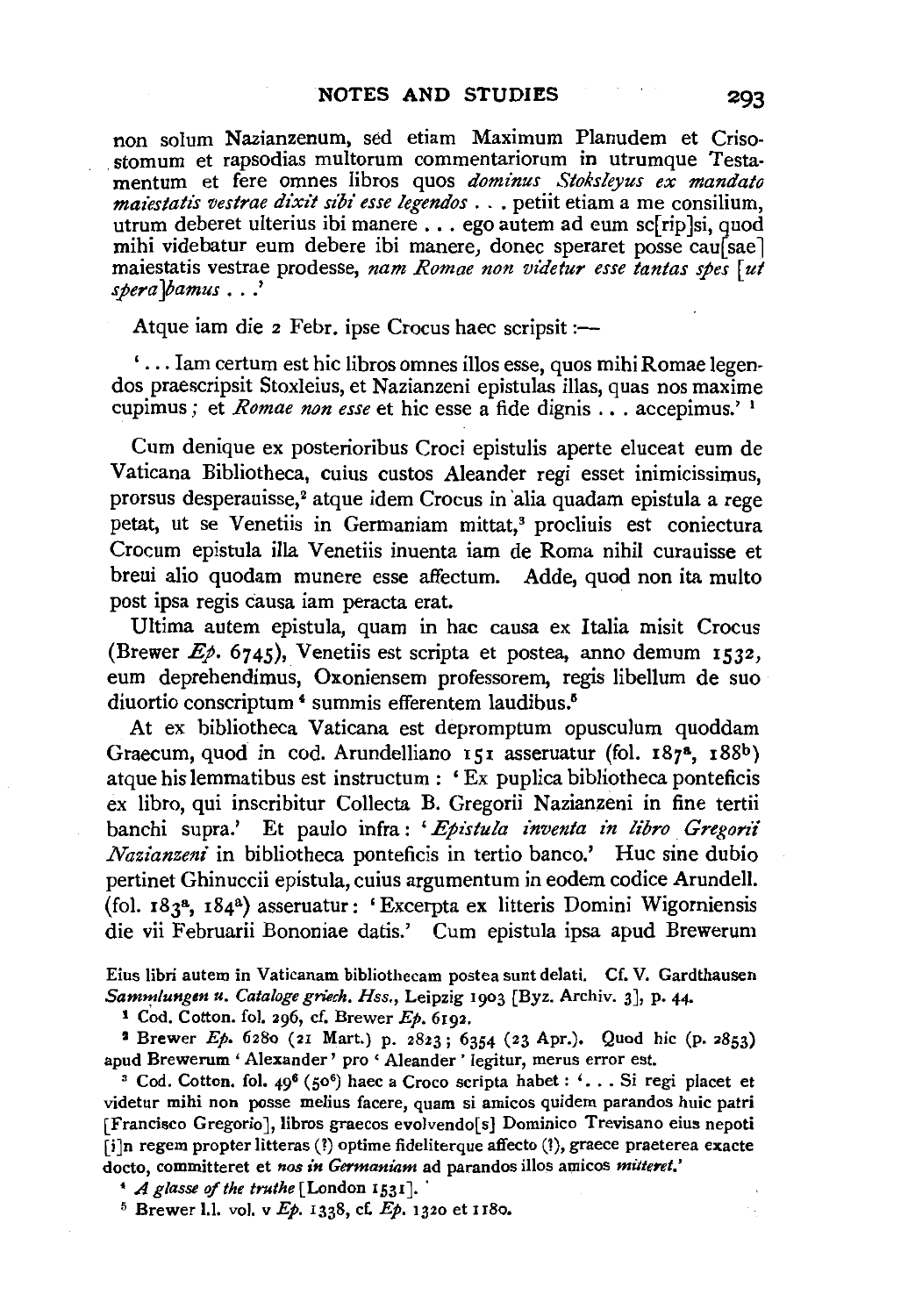## 294 THE JOURNAL OF THEOLOGICAL STUDIES

ex cod. Cottoniano edita (ep. 62o5) admodum sit mutilata, haec uelim legas e codice Arundelliano descripta :-

' Mittit [Ghinuccium intellege] copiam quorundam scriptorum Grae- corum ex quodam volumine Gregorii Nazianzeni *ex bibliotkeca pontijici's*  et ex illo banco, quod dixerat Dominus Stokleus, in quo libro est illa *epistula, quae quaerebalur.* Et unus Graecus dixit, quod dicta scripta non continebant quae quaerebamus, tamen quod faciunt aliquid contra adversarios nostros, sed tutius istic, quam hie veritas epistulae interpretabitur [!], cuius etiam exemplum misi ad dominum Crocum.'

Quae tamen noua et sane mira ' epistula '<sup>1</sup> e duobus constat capitibus : <sup>\*</sup>Επαινοι γυναικῶν et <sup>\*</sup>Επαινοι ἀνδρὸς καὶ γυναικὸς ὁμοζύγων, atque accuratius examinata non nisi *cento quidam e Gregorii Nazianzeni orationibus conjlatus* apparet. Nam haec uelim uideas, quae ex. c. ex ipso principia profero: Είς δύο ταύτα διηρημένου πασί του βίου...δημιουργείται πρός apET~v = *Or.* 8 (Migne *P.G.* xxxv) col. 797 A-B + *Ov XPvuoc; £KdV1Jv £K60'p.1JO'EV* ••• *Kal 6vEt8oc;* To *alO'xvvEuOat* = *Or.* eadem 1. 1. col. 8oo B-801 A + Έκείνη μεν άλλων γυναικών κάλλει . . . δι' άλλήλων κρατύνουσα<br>= *Or.* 18 (Migne *ibid.*) col. 993 c-996 A + και ου τα μεν της μεγαλο*ψυχίας τοιαύτα ... των γενναιοτάτων ανδρικώτερα = Or. 8, col. 804 B-C,* et q. s.

Quid si etiam codicem Vaticanum, e quo haec essent descripta, inuenisse contigit? Hic est *codex Vat.* 485 s. xiii, qui titulo 'Collecta B. Gregorii Nazianzeni et Maximi' denotatus, *Anthologiam* continet *Gregorianam*, in qua (in capitibus  $v\bar{\epsilon}\text{-}v_5$ , pl. 88b-90b) eadem prorsus atque in codice Arundelliano extant.<sup>2</sup> Itaque uides nescioquem-caue ne Crocum putes-lucri fortasse faciendi studio ductum, haec ex libro Vaticano excerpsisse atque iis, qui Gregorianas quaererent epistulas, pro uera Nazianzeni epistula obtrusisse, aut saltern obtrudere studuisse.

1 Cf. [Forshall, J.J *Catal. of MSSin the Brit. Mus.* New series [London] vol. i: The Arundel MSS 1834, p. 40: *'De hoc opusculo nihil traditur in editione operum Gregorii Nazianzeni* Parisiis impressa a. 1788 studio Monachorum S. Mauri.' Minime mirum id quidem.

2 De hoc codice aliisque duobus a me examinatis, qui eandem contineant Anthologiam, u. Przychocki *Eos* xvi(1910) pp. 109-114 (cf. supra, p. 286 adn. 9). Cum autem reliqui duo codices (Pii II 7, Vat. gr. 484) posteriore demum saeculi xvi dimidio essent exarati, codicis Vat. 485 solius hie rationem esse habendam suspicabar. Quam coniecturam Monsignor I. Mercati, a me rogatus, ut est eximia comitate, per litteras ad me missas ad certum redegit. Qui uir doctus praeterea hunc codicem a Sixti IV temporibus (1471-1484) re uera 'in tertio banco' fuisse asseruatum benigne me docuit. Aperte autem conspirant, quae de Platina, Sixti IV Biblio· thecario, in libro *Acta litteraria ex manuscriptis eruta atque collecta cura Burcardi Gotthelffii Struvvii* fasc. IV, Ienae 1706, p. xo, sunt dicta: 'Dividit Platina libros secundum banca sive repositoria, ita, ut primum *bancum* contineat Biblia • *:. tertium* alia adhuc Augustini, Ambrogii, *B. Gregorii.* . . .'